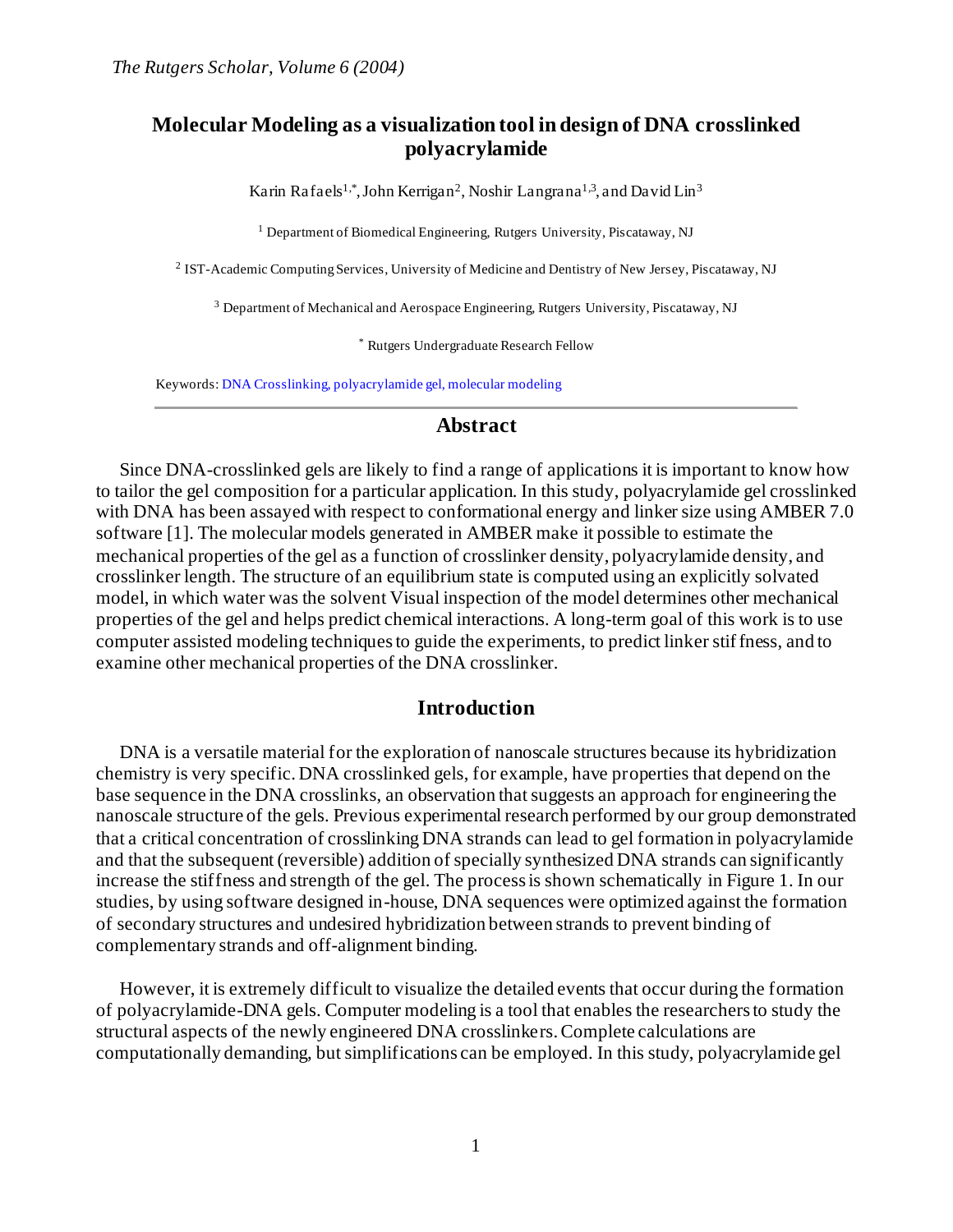#### *The Rutgers Scholar, Volume 6 (2004)*

crosslinked with DNA has been assayed with respect to conformational energy and size using AMBER 7.0 software [1].

Computer simulations are an attractive approach to supplementing experimental data. DNA-based computing has been done by Deaton et al [2]. The accuracy and precision of DNA computing relies on error-free binding of DNA strands. DNA-based computing uses the tendency of nucleotide bases to bind in preferred combinations. Using simple generic force field models [3] and global parameterization and validation [4], the molecular modeling can be used to test the efficiency of hybridization between complementary sequences.

Prior work



#### **Figure 1.**

(a) Polyacrylamide chains crosslinked by three DNA strands; (b) addition of the stiffening strand results in a swelling of th e gel network and increased stiffness; (c) addition of the removal strand initiates strand displacement; (d) a waste product is formed.

Oligonucleotides were supplied by Integrated DNA Technologies (Coralville, IA). The two Acrydite<sup>TM</sup>- modified strands (SA1 and SA2) of 20 nucleotides in length were separately polymerized with acrylamide monomer. Equal amounts of each mixture were mixed with the 80-mer crosslinking strand (L2) to form the crosslinked network shown in Figure 1a. The stiffening or fuel strand (F1) of 50- nucleotide length was designed with a 40-mer region of base sequence complementary to the single- stranded region of L2. The ten additional bases at the 3' end of strand F1 serve as a "toehold" where strand displacement through branch migration initiates. This process occurs with the introduction of the removal strand (the complement of F1), designated CF1. The time required for the F1 strands to migrate into the gel was approximately 60 minutes. Significant compression of the gel occurred during this time. The gel was observed for a subsequent period of 30 minutes to ascertain that the dye-labeled DNA were indeed attached to the crosslinks and not percolating the gel. Complete dissociation of the stiffening strands by strand displacement, through the introduction of CF1 by electrophoresis, required roughly four hours.

### **Table 1. Stiffness and modulus at each state**

| <b>State</b> | Stiffness $(N/m)$ | Modulus (Pa) |  |  |  |
|--------------|-------------------|--------------|--|--|--|
| Initial      | 0.9091            | 182.28       |  |  |  |
| Stiffened    | 2.2211            | 445.35       |  |  |  |
| Final        | 1.1644            | 233.47       |  |  |  |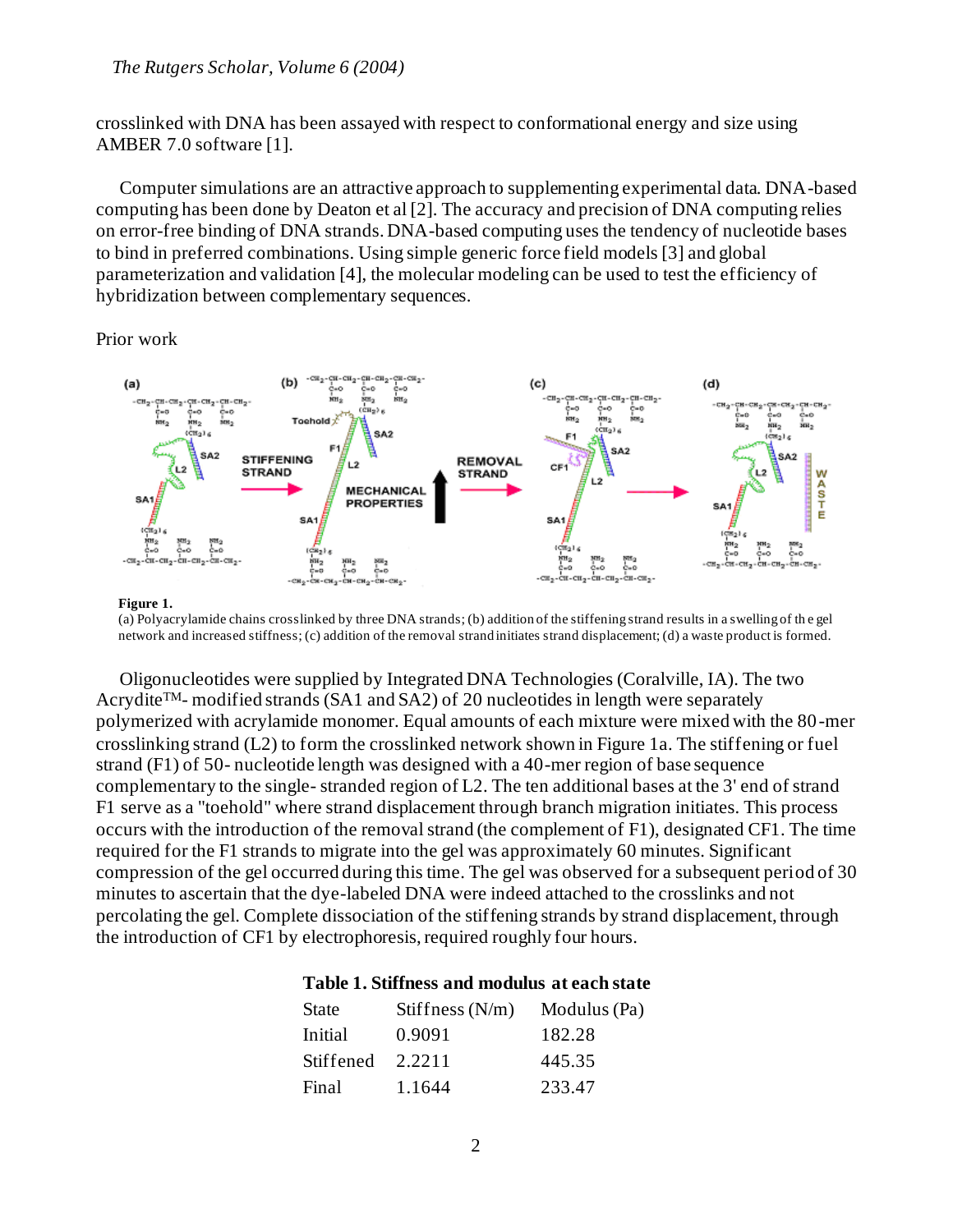

**Figure 2. Force-displacement plots for the three states of the gel.**

The force-displacement plots for the gel, before and after the introduction of F1, and after the re-annealing of the gel, are shown in Figure 2. All curves are linear with high  $R^2$  values. The values for stiffness and Young's modulus at each state are presented in Table 1. In the stiffened state, stiffness and modulus increased by 144%. In the final state, stiffness and modulus were greater than their respective values in the initial state by 32%.

**Objectives:** Since DNA-crosslinked gels are likely to find a range of applications it is important to know how to tailor the gel composition for a particular application. It is also of interest to know what the composition is that would induce the greatest change in stiffness. Clearly, if the motor domain of the crosslink is very short, little prestress will build up and there will be little change in the elastic modulus of the material. On the other hand, if the motor domain of the crosslink is very long, the double stranded DNA resulting from the hybridization of F1 (see Figure 1) with the motor domain is likely to Euler buckle. The AMBER software has the ability to generate estimates of the mechanical properties of a gel as a function of crosslinker density, polyacrylamide density, and crosslinker length. These estimates can be checked against experimental results, which, in turn, allows the validation of theoretical models.

# **Materials**

The mechanical properties of DNA crosslinked polyacrylamide gel with respect to energy and size are characterized using Assisted Model Building with Energy Refinement (AMBER) software. In this work, AMBER was run on a Silicon Graphics computer, as well as on a linux cluster. AMBER is one of the few molecular modeling programs that is commercially available, known, and well tested for DNA study [5]. Features of this software include: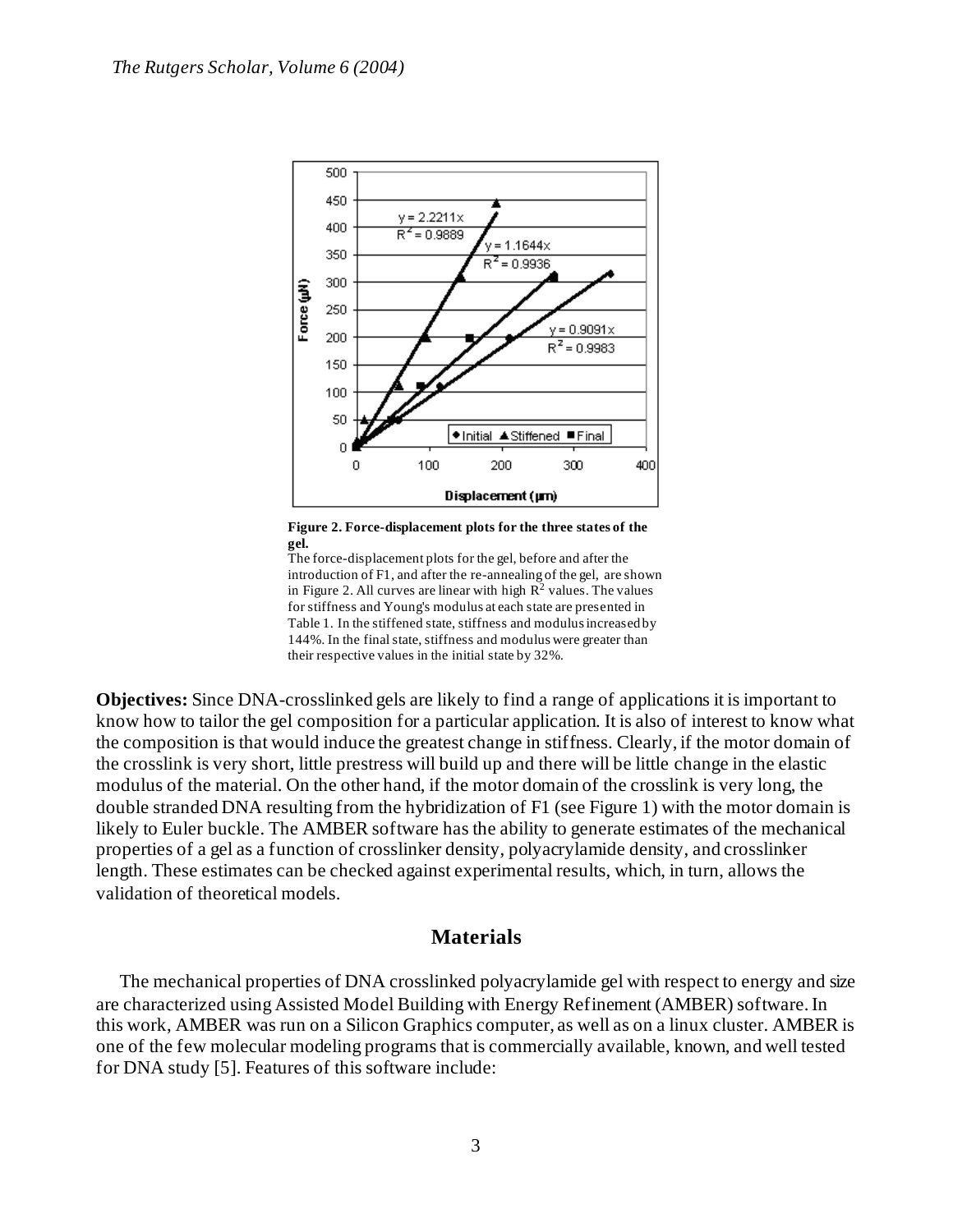- i. SANDER (Simulated Annealing with NMR-derived energy restraints), which is the basic energy minimizer and molecular dynamics program. In other words, SANDER searches for the most favorable physical configuration of a molecule by adjusting the positions of the constituent atoms until the molecule has the lowest possible energy.
- ii. PMEMD (Particle Mesh Ewald Molecular Dynamics) is a version of SANDER with improved performance for clusters of computers with the linux operating system; and
- iii. CARNAL is the coordinate analysis program.

In addition to AMBER, the design tools SYBYL (Tripos, Inc.) and MOE (Molecular Operating Environment, CCG, Inc.) are implemented. These molecule-building packages are employed to build the unknown structure of the polyacrylamide atom by atom as well as the known structure of DNA.

# **Approach**

Most published studies that deal with modeling of biologically interesting molecules begin with a known structure, with perhaps a few unknown residues [6]. The structure of neither polyacrylamide nor the polyacrylamide/DNA adduct has not been studied much computationally, nor are they in the Cambridge Structural Database. The polyacrylamide solution and gel has been studied quite extensively, but not as the polyacrylamide-DNA hybrid. The reason in the latter case is presumably that the six-carbon chain connecting the DNA to the polyacrylamide is not normally found bonded to the polyacrylamide. A first estimate of the positions of atoms in the molecule, therefore, had to be made from scratch using SYBYL and MOE. Although both SYBYL and MOE use graphical interfaces, are user-friendly, and nominally allow identical molecules to be built problems encountered in SYBYL could only be circumvented by using MOE. The following table describes the different capabilities of SYBYL and MOE

### **Table 2: Comparison between SYBYL and MOE**

| <b>Function</b>   | <b>SYBYL</b>                                               | <b>MOE</b>                                                                                                                                   |
|-------------------|------------------------------------------------------------|----------------------------------------------------------------------------------------------------------------------------------------------|
| Minimization      | Would not recognize<br>DNA as DNA, just as<br>atoms.       | Able to minimize DNA and maintain DNA helical<br>structure.                                                                                  |
| DNA Builder       | Can build both single<br>and double stranded<br>DNA.       | Text driven builder. Can modify the<br>complimentary strand. Can only build double<br>stranded DNA.                                          |
| Molecule Movement | Cannot move two<br>molecules in same<br>screen separately. | Difficult to add molecules to pre-existing ones.<br>Can move two molecules in same screen<br>separately. Can obtain distances between atoms. |

All the calculations on the DNA crosslinked polyacrylamide model built in SYBYL and MOE are performed under the AMBER umbrella. AMBER can calculate a total minimum energy that includes potential, kinetic, and bond energies and the structure of the molecule at that particular energy, However, there are a few preliminary steps necessary . AMBER requires that all files be parameterized in a special file format. This step is done using a program in AMBER called antechamber.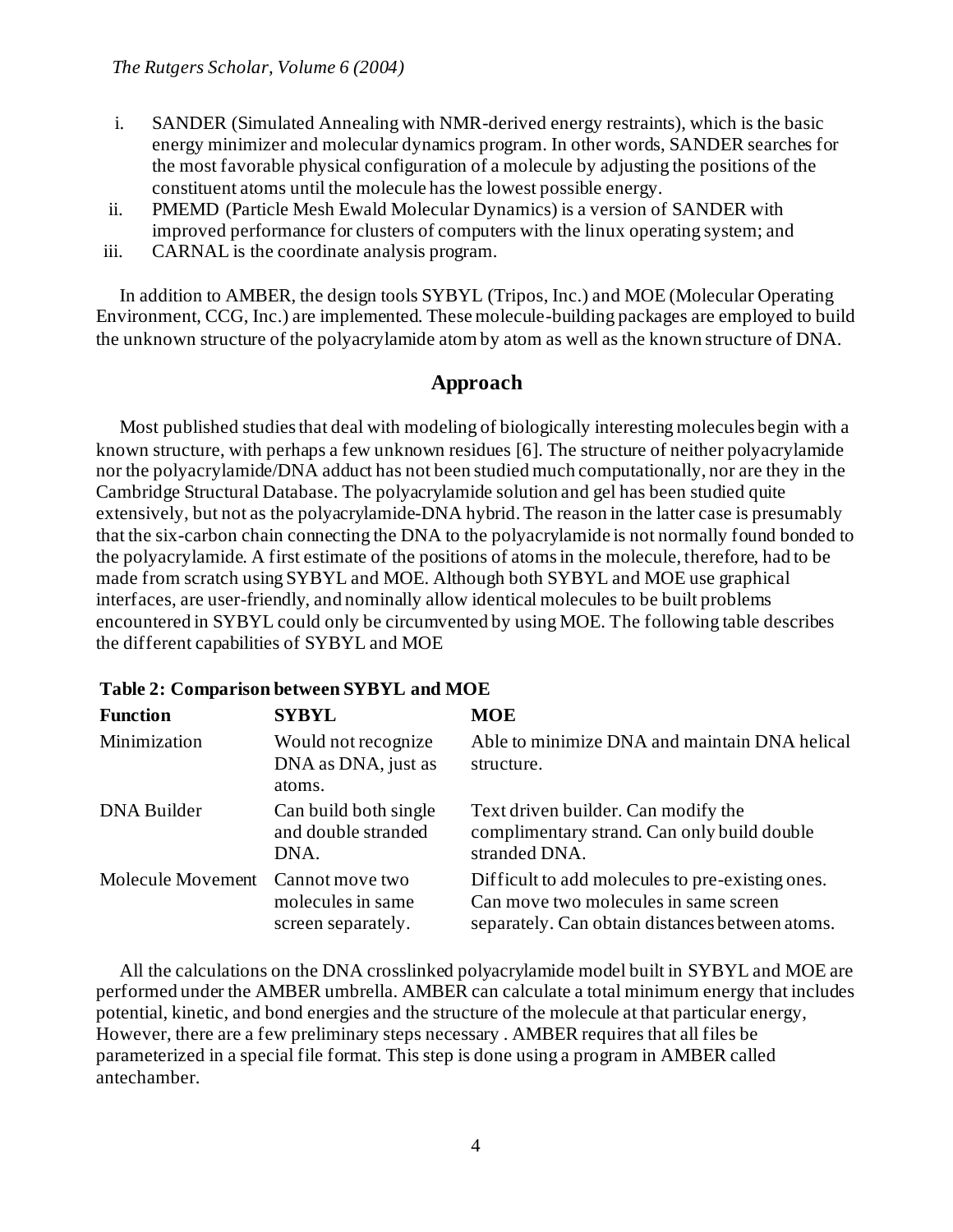#### *The Rutgers Scholar, Volume 6 (2004)*

To stay within program limits, the choice was made to work only with a small piece of polyacrylamide seven monomer units per polymer chain from which a general trend would be inferred. The small piece of polyacrylamide was then parameterized. The parameterization first gives a "prep input" file as an output. This prep file is prepared using the AM1-BCC method, where BCC stands for bond charge corrections. This method generates high-quality atomic charges as the name indicates, but is best with a charge set for DNA. Parmchk, which means parameter check, is then run on the prep file to add any missing parameters, i.e. bond lengths, bond angles, torsional values. These two programs use information in the standard database that is in AMBER. Parameterization is not required for DNA because it is well known and part of the program's database.

Parameter files for polyacrylamide are not part of the standard AMBER data base. The relevant information is, however, available in parm99 and koll94, which are tools for AMBER users; these data were entered manually. After these two parameter files are set up successfully, the file can be read into xLEaP, a program within AMBER that provides a platform in which pdb files can be modified. The parameter file contains the properties of the atom, including charge and atom type. And the pdb file includes the atom names and positions. Here, xLEaP was used to include water in the structure and to include Na+ for charge balance. Even using an octahedral periodic box as the volume of water within which the calculations take place, the number of water molecules added is 10<sup>4</sup> . This number is large for the volume considered; the significance is that there is a large amount of solvent in comparison to the amount of DNA/polyacrylamide. The files created in xLEaP are then saved as prmtop, parameter topology files, and inpcrd, input coordinate files.

After this step , SANDER is invoked. SANDER is the basic energy minimizer and molecular dynamics program in AMBER. It finds the optimal structure of a molecule by searching for the atomic coordinates that minimize the conformational energy. A determination of the absolute minimum energy in a polyatomic system would be prohibitively expensive in terms of computer time. As a compromise, the user sets a value that tells the computer to stop searching atomic coordinates when the improvements (decreases) in energy fall below a certain value. The molecular dynamics portion generates configurations of the system by integrating Newtonian equations of motion. The molecular dynamics approach allows small potential energy barriers to be crossed over. Because the calculations take place on the molecule and the added water, SANDER can take many hours, days, even weeks to run.

The molecular dynamics calculations provide a great deal of information about the conformation and structure of the crosslinked polymer, but it is hard to extrapolate engineering properties. Fortunately, AMBER has a program called CARNAL. CARNAL is the coordinate analysis program in AMBER. It uses a flexible command language. It analyzes trajectory measurements of each atom, as well as comparisons between multiple streams of coordinates. The output from CARNAL can be read in Excel as a comma delimited file. From Excel, plots are made to see at what times the structure had a minimum energy and where an equilibrium structure occurred. Equilibrium structures do not necessarily have to be at the minimum energy, they occur when the atoms in the molecule do not change much during the calculations. These graphs are used to create average structures from the equilibrium points determined from the root mean squared distance plot. These models give us an idea of what the molecular structure looks like.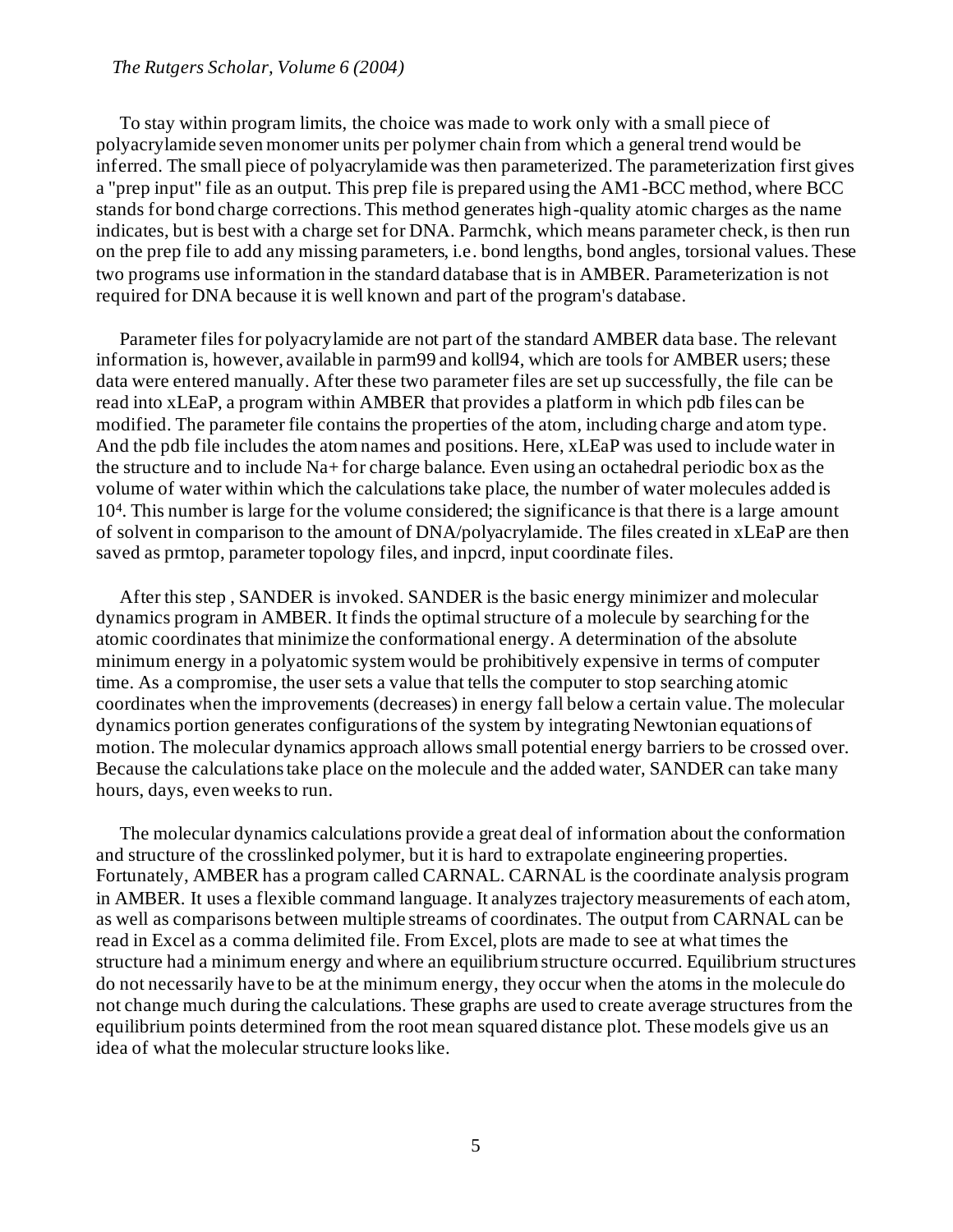### **Current Computational Design**

The file of the model made in SYBYL and MOE must be converted to AMBER file formats. The polyacrylamide fragments were parameterized manually using the Amber 99 parameter set [3] and RHF/6- 31G\* derived partial atomic charges computed using the Gaussian 98 program [7].

Sander is the basic minimizer and molecular dynamics program in AMBER. Sander determines the minimum energies of the models, the position-restraint molecular dynamics, and molecular dynamics calculations.) In all these calculations, the pressure was held constant at 1 bar, the temperature was held constant at 300 K, and the volume of the solvent box was altered. Minimum energies were determined for both the long and short molecules in their unstiff and stiff states. The polyacrylamide gel model is solvated with approximately 10<sup>4</sup> water molecules, and charge is neutralized with sodium ions. All of these additions greatly increase the size of the model, which increase the calculation times. Because SANDERcan take many hours, days, even weeks to run, PMEMD is used for faster calculations for the molecular dynamics calculations on a linux cluster.

CARNAL is the coordinate analysis program in AMBER that allows graphs to be plotted, showing the locations of equilibrium structures and distances between polyacrylamide chains. The root mean square deviation (RMSD) plots of the atoms are used to create average structures from the equilibrium points determined from the graph. These models provide an idea of what the molecular structure looks like. The distance between polyacrylamide chains and a Fourier curve fit to the RMSD data is performed to compare the stability of various DNA crosslinked polyacrylamide gel structures. To model our experimental research setup [8] unstiff and stiff models were developed, as seen in Figure 3.



**Figure 3.** (a) Polyacrylamide (PAAm) chains crosslinked by SA1, SA2 and L3 strands. (b) The stiffening strands F1 were added

Two models were built to simulate both the unstiff, without binding, and stiff, when the fuel strand binds to L2, states of the gel. The actual number of bases in the DNA crosslink of the gel is eighty. Initially, in order to work within the computing capabilities, an unstiff and stiff short molecule were built with SA1 and SA2 lengths of 2 DNA bases, an L3 length of 8 bases, and an F1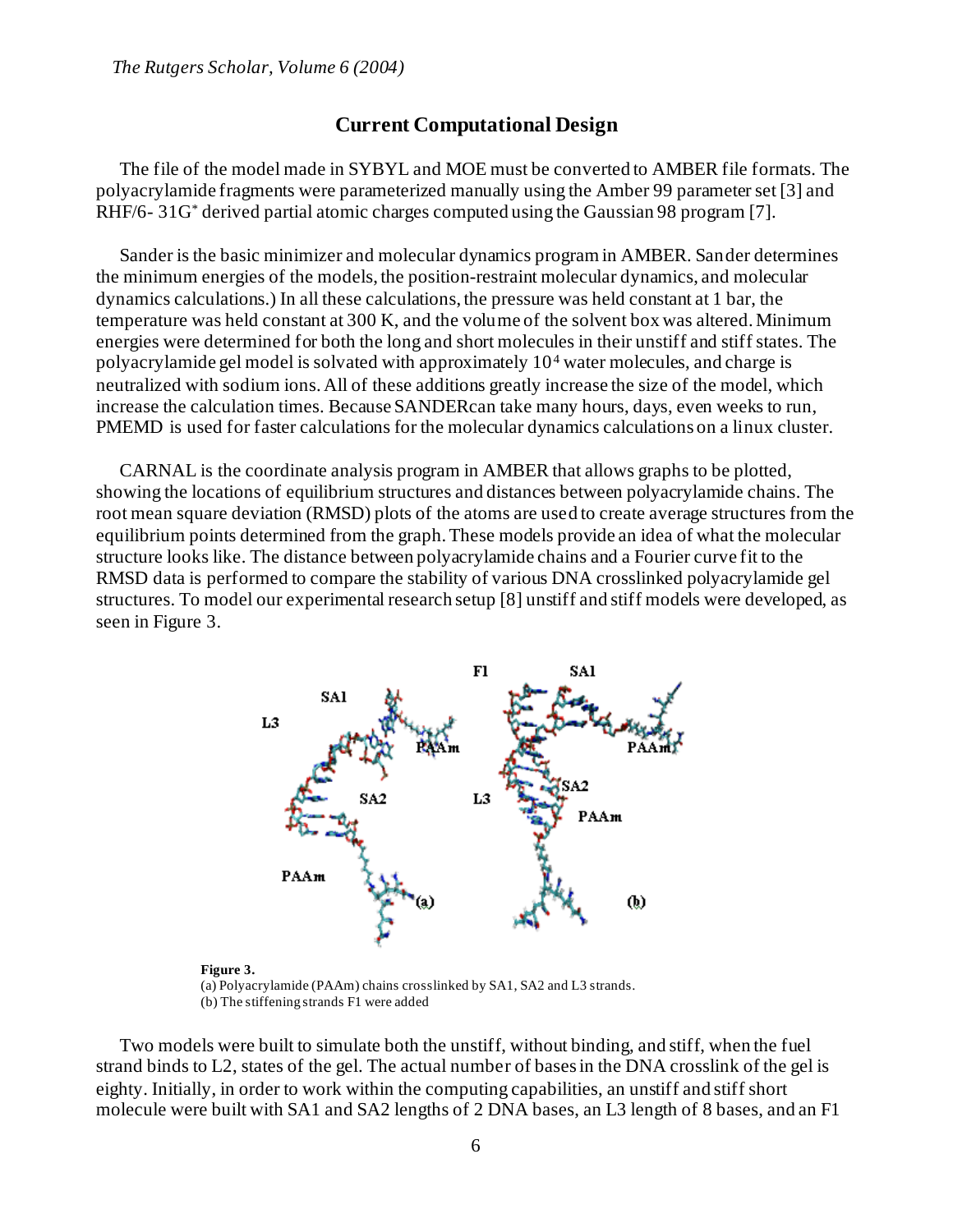#### *The Rutgers Scholar, Volume 6 (2004)*

length of 7 bases. The number of bases in the model was eight. However, with such a small number of bases, the crosslinks began to "unzip". To reduce the "unzipping" of the DNA crosslinks, four more bases were added to the crosslinks to increase the number of bonds holding the complementary strands of DNA together. This made the long unstiff and stiff molecule have SA1 and SA2 lengths of 4 DNA bases, an L3 length of 16 bases, and an F1 length of 11 bases. This longer model was used for the comparison with the shorter model. Computations on this model are performed on several computers, the Silicon Graphics computers, as well as a Linux cluster).

Initially, the models are built and parameterized on an SGI workstation at University of Medicine and Dentistry of New Jersey (UMDNJ). Then the minimizations and position-restraint molecular dynamics are calculated on a single Linux computer also at UMDNJ. The molecular dynamics calculations are run on at least 4 Linux workstations at the School of Engineering, running in parallel to reduce the amount of time needed to perform the calculations.

### **Results and Discussion**

Average structures were created from the range of equilibrium points determined from the plot of root mean square deviations (RMSD) of the atoms. Changes in conformation occur over time, but at some point reach equilibrium. The model at equilibrium is the desired template for other models. The equilibrium point is found where the average root mean squared distance (RMSD) of the atoms levels off.

The unstiff molecule in Figure 4 does not show any areas of stability. Where stability is defined as a time period over which the energy of the system is lower than in adjacent regions. However, the stiff molecule shows some stability in the area within the circle. A Fourier curve fit to the RMSD is shown in Figure 4. As seen in Table 3, the coefficients  $a_0$ ,  $a_1$ ,  $a_2$ ,  $a_3$ , and  $b_1$  and  $b_2$  have significant differences in the oscillations. These coefficients quantify the differences between the stiff and unstiff molecules.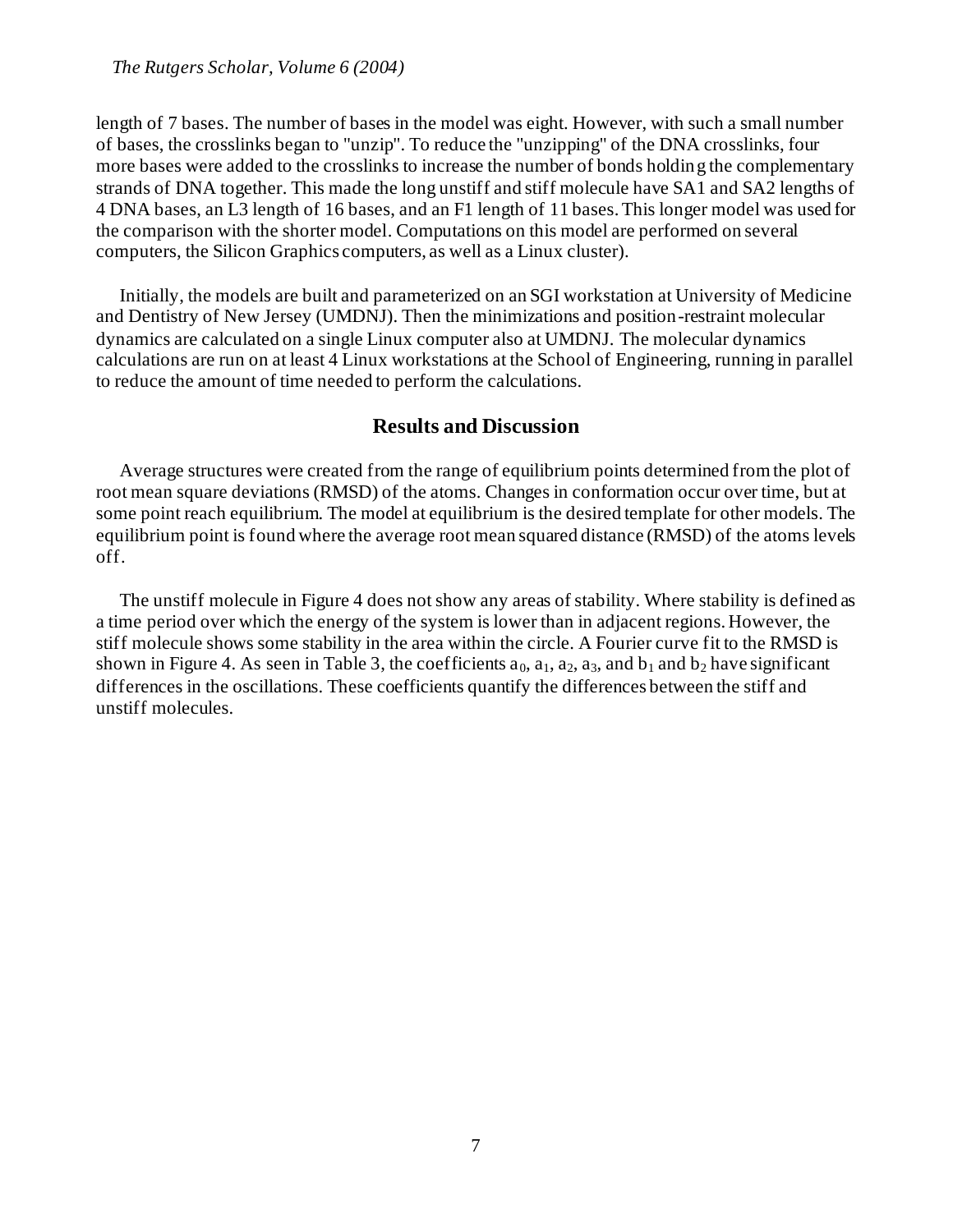

**Figure 4.** Fourier analysis on unstiff and stiff molecule RMSD data

#### **Table 3: Fourier coefficients for the Long Unstiff and Stiff Molecules**

|             |             |       |             | $a_0$ $a_1$ $a_2$ $a_3$ $a_4$ $a_5$ $a_6$                          |             |                                                                                    | $a_7$ $a_8$ |                            | a <sub>9</sub> | $a_{10}$          |
|-------------|-------------|-------|-------------|--------------------------------------------------------------------|-------------|------------------------------------------------------------------------------------|-------------|----------------------------|----------------|-------------------|
|             |             |       |             |                                                                    |             | Unstiff 6.3891 0.2484 0.1481 0.2290 0.0329 <td></td> <td></td> <td></td> <td></td> |             |                            |                |                   |
|             |             |       |             | Stiff 5.2784 0.0528 0.0020 $_{0.0140}^{-}$ -0.1221                 |             | $0.1972 - 0.2147$                                                                  |             | $0.1303 - 0.0053$          |                | $0.0170 - 0.0908$ |
|             | $b_0$ $b_1$ | $b_2$ | $b_3$ $b_4$ |                                                                    | $b_5$ $b_6$ |                                                                                    | $b_7$ $b_8$ |                            | b <sub>9</sub> | $b_{10}$          |
| Unstiff 0.0 |             |       |             | $\frac{1}{1.9084} \frac{1}{0.6367} \frac{1.0062 - 0.6647}{1.0062}$ |             | $0.4853 - 0.3728$                                                                  |             | $\frac{1}{0.5201}$ -0.3015 |                | $0.2186 - 0.2590$ |
| Stiff 0.0   |             |       |             | $0.1229$ 1.1813 0.9608 $-0.6591$                                   |             | $0.3516 - 0.2285$                                                                  |             | $0.4028 - 0.3903$          |                | $0.2274 - 0.2365$ |

Distances between the polyacrylamide chains were also calculated and plotted as seen in the Figure 5 to indicate stiffness. The distance was determined by measuring the distance between the center of gravity of each polymer using CARNAL and VMD (Visual Molecular Dynamics).The average distance for the long unstiff molecule was 55.7Å and 45.7Å for the long stiff molecule. This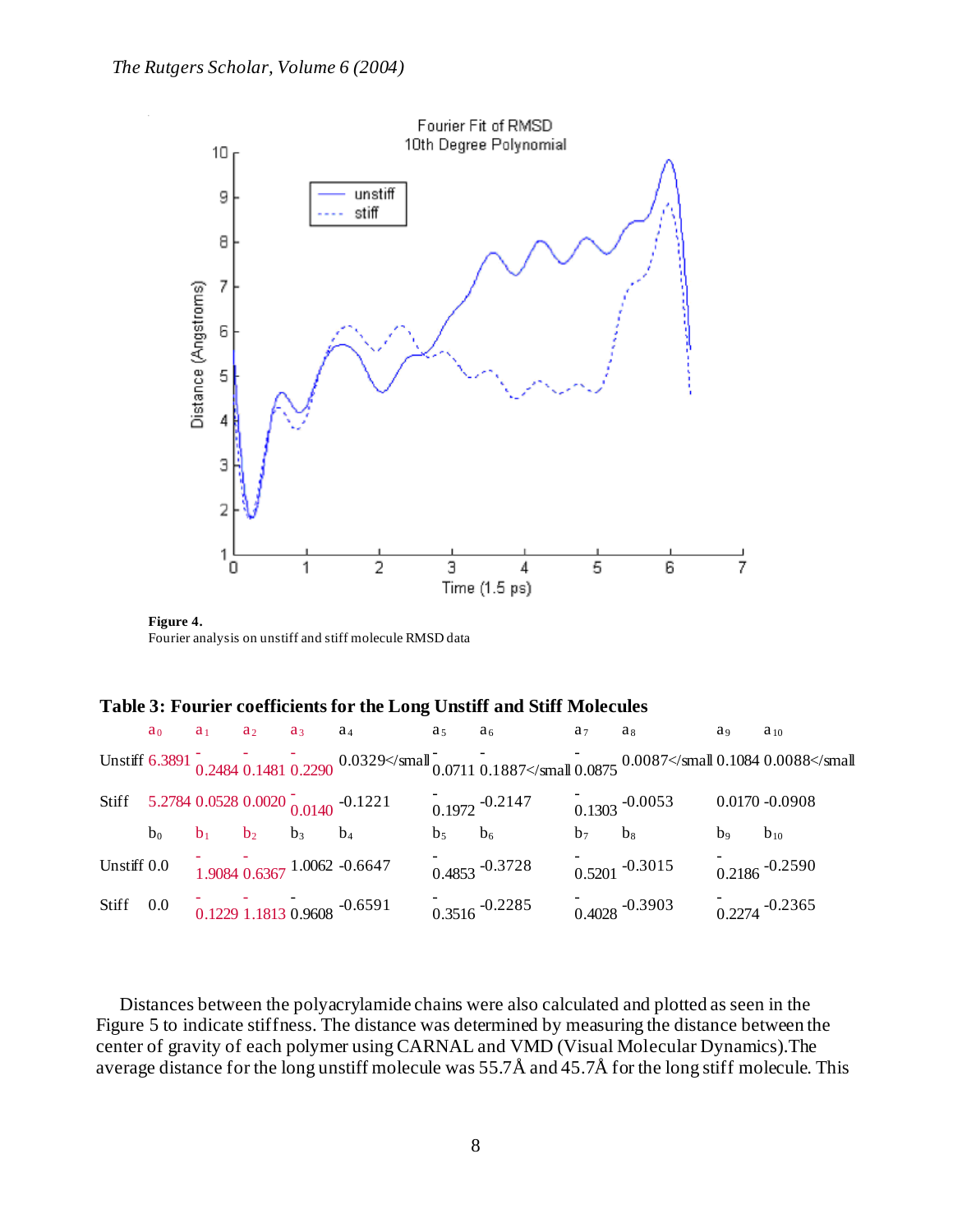implies that the stiffness increased by 10%, when the complementary DNA strand was added. Shorter distances imply stiffness because the molecule does not have as much freedom to move about.



**Figure 5.**

The minimum energies were determined for each of the four models. The minimum energy for the long unstiff molecule was  $-1.6361x10^5$  kcal/mol. The minimum energy for the long stiff molecule was  $-1.9125x10^5$  kcal/mol. The lower energy for the stiff molecule is another indication of the stiff molecule having more stability, h ence a stiffer conformation.

# **Conclusions**

For the first time the structure and certain properties of plain polyacrylamide gel and of polyacrylamide gel cross linked with DNA have been modeled on a molecular level. The modeling saves both time and money and the results agree with experiment. In the laboratory, experimental studies of the polyacrylamide/DNA gels take two days to run with more time needed for preparation. Now that initial parameter files for building the molecular models are in hand, computer calculations take three to four days to complete . These results show that the simulations can provide a valid, predictive tool for future experiments.

Although molecular modeling has been used for a two decades, it is still evolving and problems involving solvation and position restraint are still being refined. Many assumptions were necessary to obtain the simulations, and there were inherent limitations in the computer programs, analysis tools, and in the computers, themselves. Therefore the values obtained are better indicators of trends than of absolute values.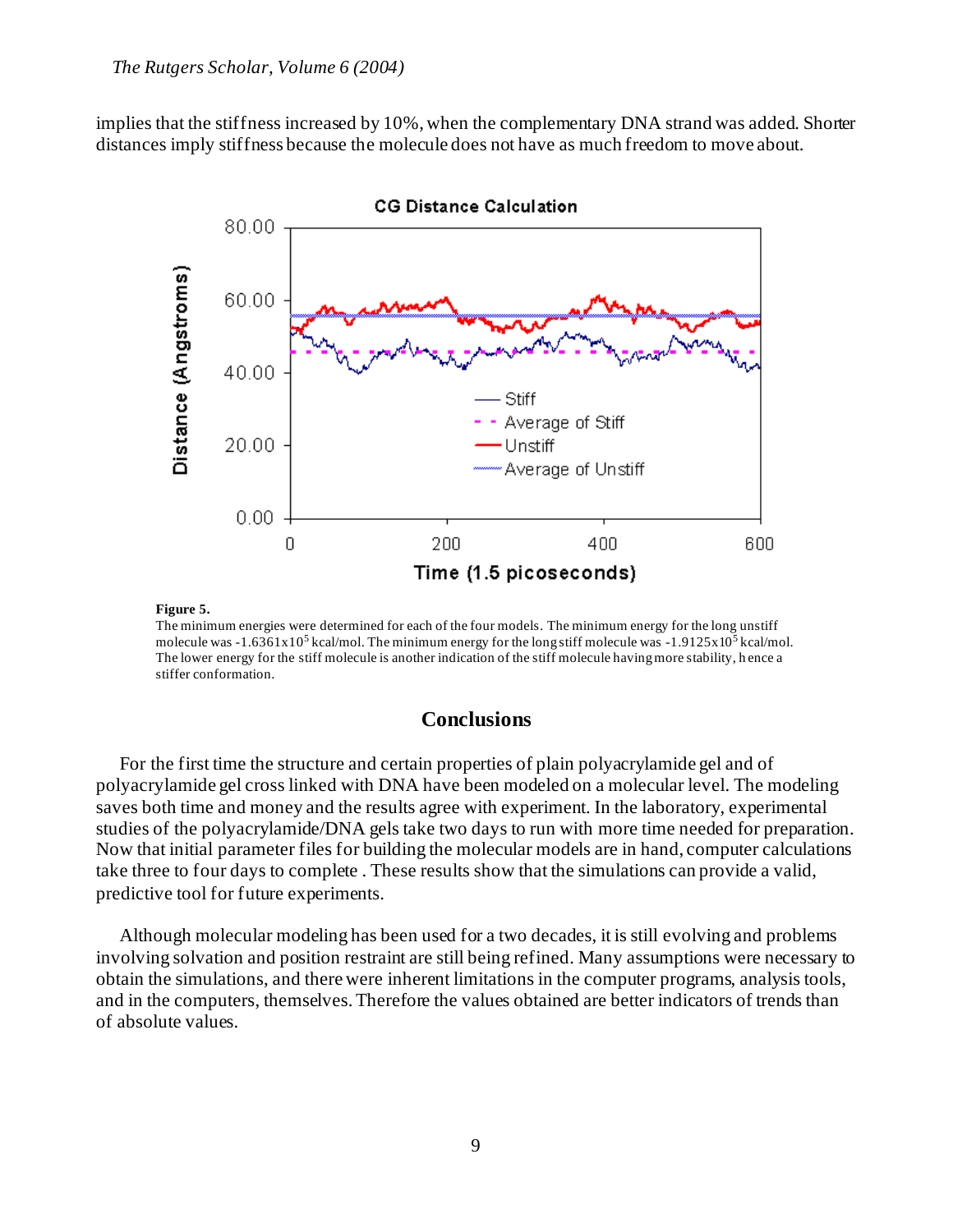# **Future Work**

Future work will model molecules that vary crosslinker length, change DNA base sequences and change the ratios between SA1 or SA2 with L3 (see figure 1). Testing different crosslink densities, DNA base sequences, crosslink lengths, and so on, can be used to obtain an optimized model of the gel.

The Gibbs module with in AMBER may be used to obtain free energies. The free energies determine the mechanical properties of the constituent components of the model. Thus, the material properties as a whole can be better understood.

NMODE, also within AMBER, maybe used to find the transition states between conformation states) of the molecule. Comparing the transition states between molecules indicates their relative stability.

Molecular modeling provides an inexpensive design tool that validates theoretical models and provides a predictive tool to guide additional experiments.

# **Acknowledgments**

This study was performed in the partial fulfillment of the Slade Scholar program of the first author. We would like to thank Alexei Kotelnikov for all his assistance in this project. The facility support from Rutgers University and the University of Medicine and Dentistry of New Jersey is highly appreciated.